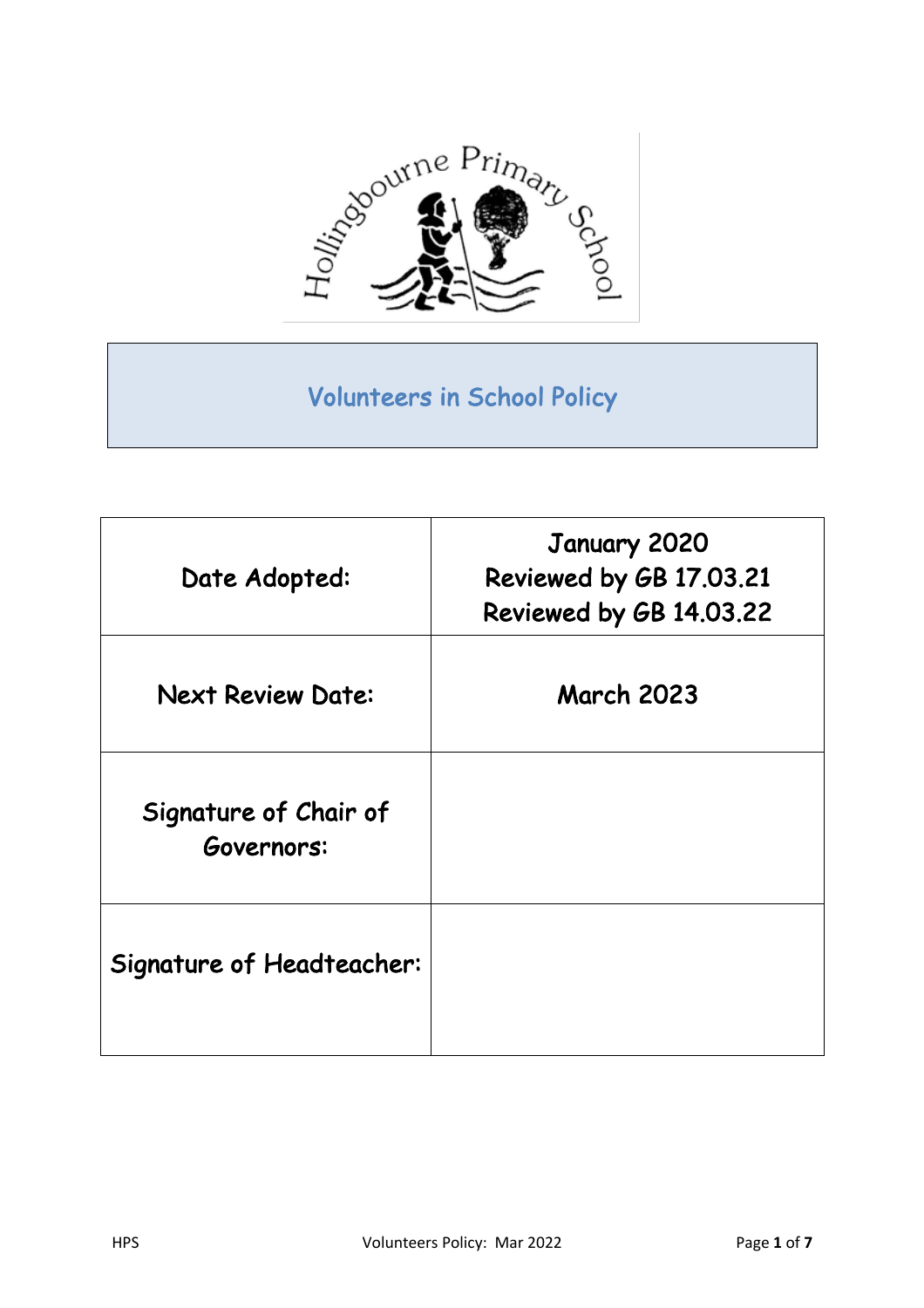# Hollingbourne Primary School

At Hollingbourne Primary School we welcome volunteer helpers. Volunteers are a valuable resource and can also give volunteers insight into practical ways to help their own children.

This policy refers to:

- Volunteers within school (main policy)
- Adult involvement on school trips (appendix 1)
- Student/ work experience people in school (appendix 2)

## **Volunteers within school**

Anyone interested in becoming a volunteer within school should contact the headteacher or the deputy. If a volunteer is needed then a meeting with be arranged between the head/ deputy and the volunteer to discuss the frequency and the nature of the work being offered. Following a successful meeting, a DBS check will be carried out to ensure that the individual is suitable to work with children.

The volunteer should be given an overview of key policies including:

- Safeguarding (including use of images etc)
- Behaviour management
- Arrangement in case of fire/ lock down

The following guidance should also be followed by volunteers. **A copy of this guidance should be given to volunteers and a signed copy should be kept in school to demonstrate that the volunteer has understood the guidance**:

## *Confidentiality*

Confidentiality is very important and a high standard is expected of everyone working in the school.

Volunteers in the classrooms or around the school may well notice things which are personal to a child and which must be treated in the utmost confidence. These may be mentioned to a member of staff, but never discussed outside the school. Nothing learned in school about staff or pupils should be passed on to others, only the Class Teacher or Headteacher is in a position to share information about a child's performance with their parents.

## *Professionalism*

All children are different and develop at different rates and in different ways, to compare their performance is not helpful and can be very damaging.

Working in the school demands a high level of professionalism. No disagreements or personal antagonism towards another parent, a child or a member of staff should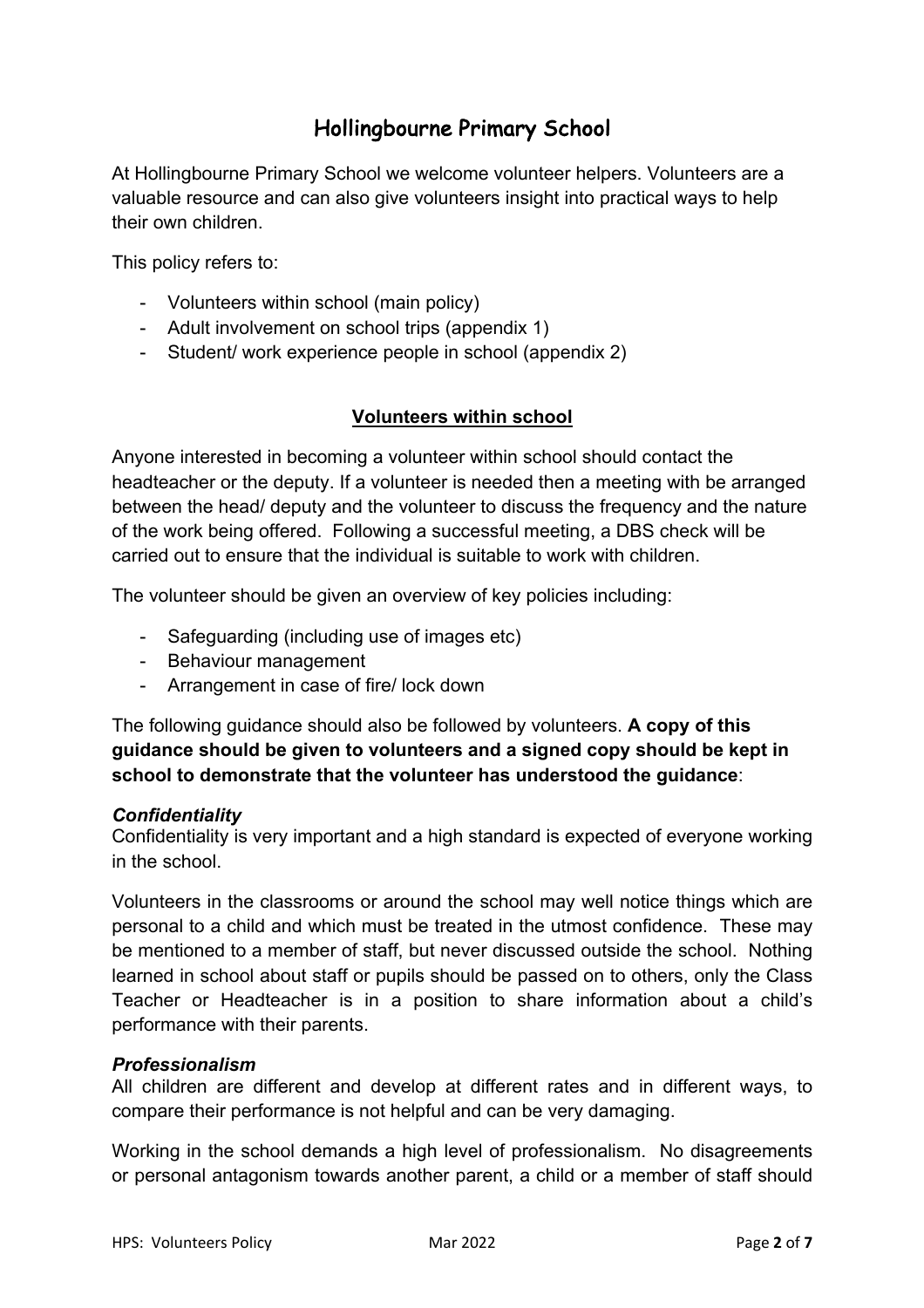ever be discussed within a child's hearing. Discipline should always be upheld and supported.

There is a need for volunteers to be sensitive to a teacher's need for quiet when addressing groups of children, this may well involve the volunteer being silent too.

#### *Safety – First Aid*

There are qualified First Aiders who will administer First Aid. Volunteers should speak to the class teacher who can contact a First Aider. No volunteer should administer first aid themselves.

#### *Security*

Volunteers should avoid working in an enclosed area alone with a child. All but essential physical contact with children should be avoided.

No volunteer will be given codes to gates without explicit permission from the headteacher. This is to safeguard both children and the volunteer themselves.

# **IF IN DOUBT ABOUT ANYTHING TALK TO A MEMBER OF SCHOOL STAFF BEFORE TAKING ANY ACTION**

I have received an overview of the safeguarding policy

I have received an overview of the behaviour policy

I know what to do in case of fire/ lockdown

I have read and understood the guidance above.

Name:

Signed: Date: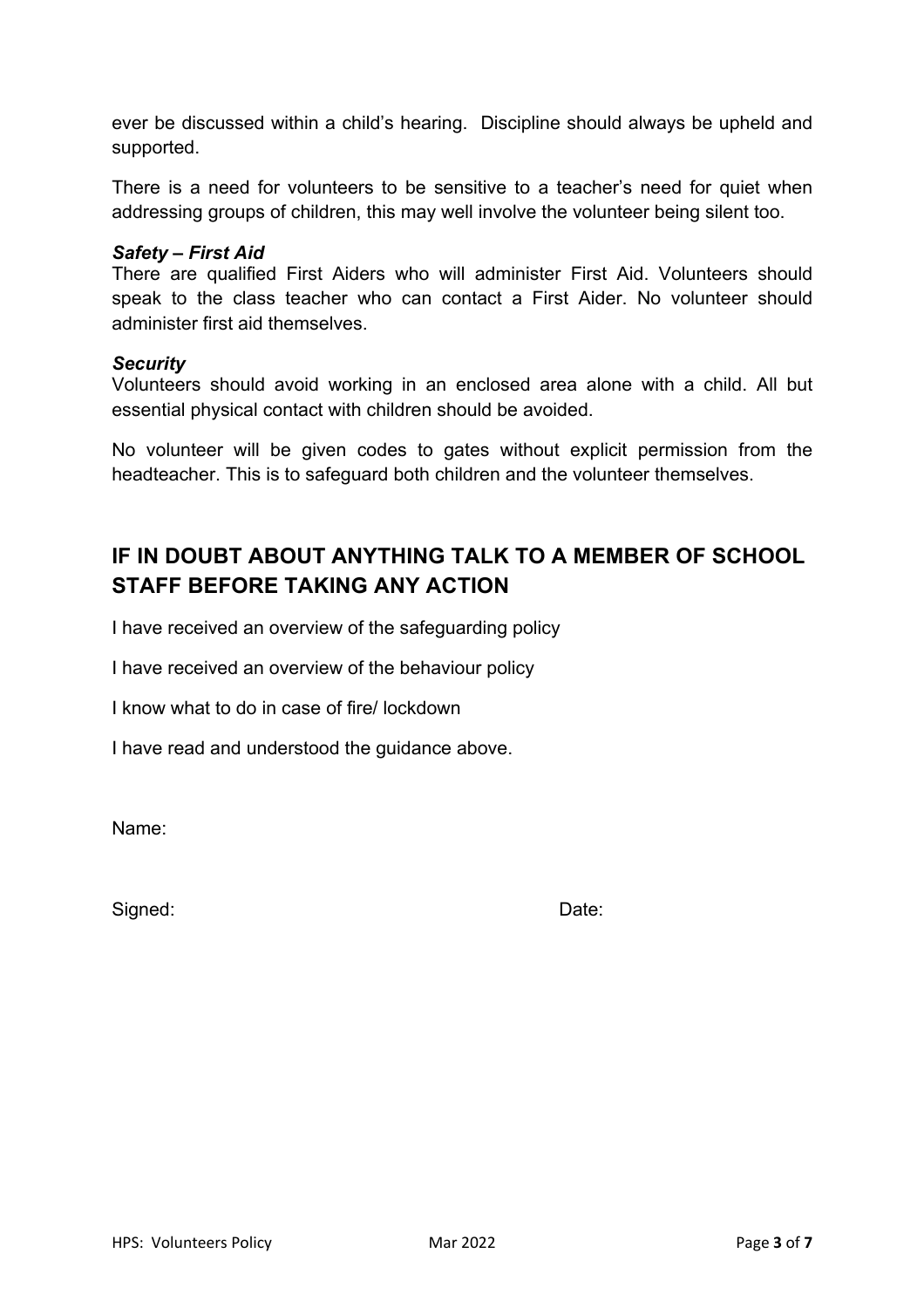# Appendix 1

# **Adult involvement on school trips**

At Hollingbourne Primary School we aim to provide children with exciting and enriching learning experiences through the provision of school trips. During these trips, children's safety and welfare is paramount. Trips are supported with sufficient staff: child ratios based on the risks identified from the trip risk assessment. Where possible, trips are supported by members of staff by the school. However, parent/ carer volunteers will also be invited to help and take responsibility for looking after children while out.

When in need of additional adults (beyond the school staff) the following process will be followed:

- 1. The trip coordinator will write to parents/ carers asking for any volunteers.
- 2. Parents/ carers who would like to volunteer respond to the request.
- 3. Teachers then select the volunteers they need from the applicants. Those with effective previous experience on trips and those who have completed DBS checks will be selected first.
- 4. On the day of the trip, before departure, the trip coordinator will meet with all adults who are assisting on the trip- volunteers and staff members- to ensure that all are clear about the expectations while on the trip. The guidance below will be followed and once shared, signed by each individual adult.

# **Trip guidance:**

- 1. No adults are permitted to smoke any type of cigarette or drink alcohol on any trip.
- 2. No adults are permitted to use physical means to reprimand children (including their own). The school behaviour code should be followed at all times.
- 3. No adults who are not DBS checked are permitted to be alone with children **in any** circumstances.
- 4. The class teacher will organise groupings for their class and liaise with relevant adults so that they know which children they will be responsible for.
- 5. Parent/ carer volunteers are unlikely to be grouped with their own child, and should understand that they are responsible for **all** children within their groupnot their own child.
- 6. Before departure each adult leading a group should ensure that each child has:
	- a. Been to the toilet
	- b. Their packed lunch
	- c. Emergency contact details for the children in their group
	- d. Any additional resources provided by the class teacher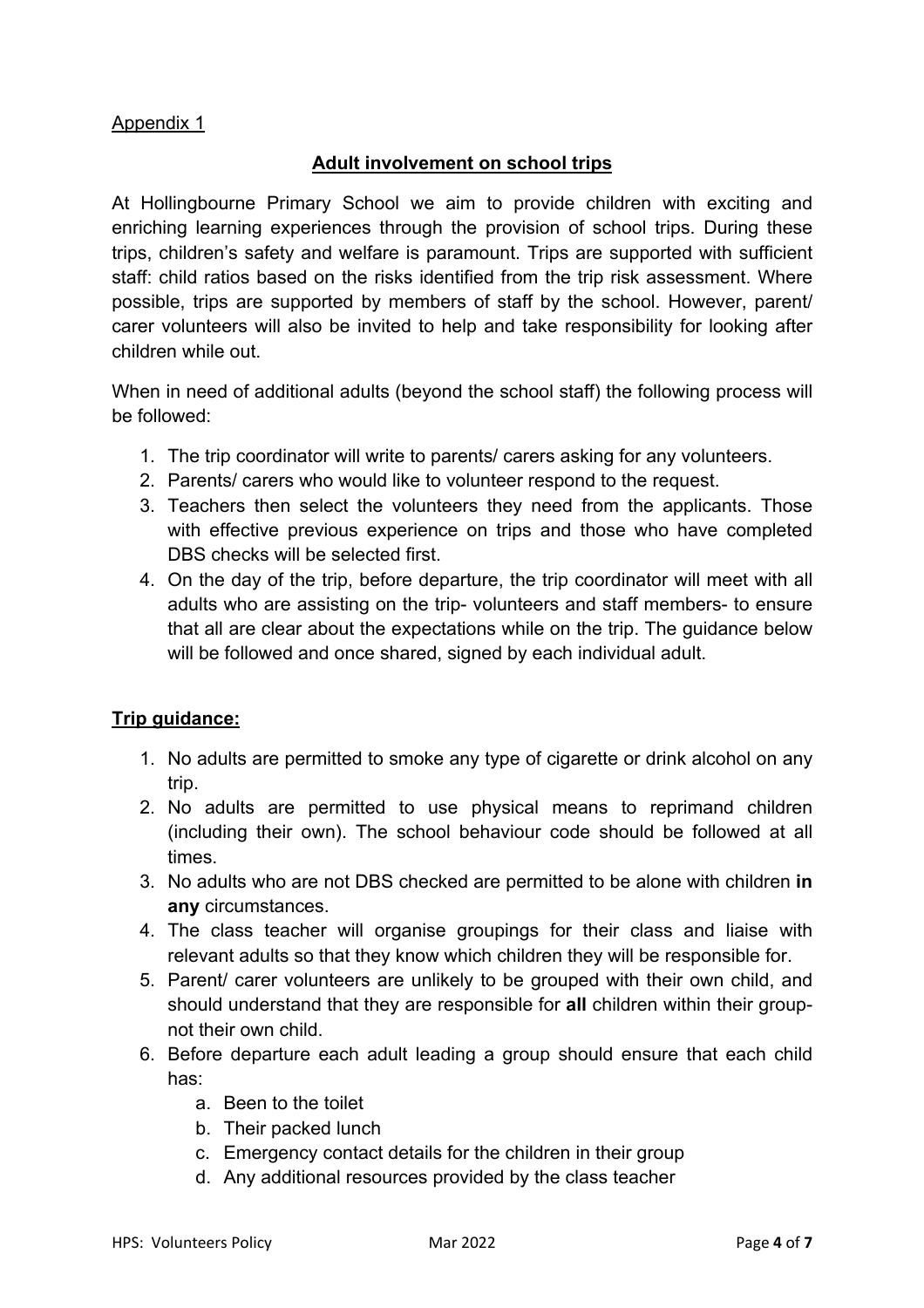- 7. Before departure the adult should also have read the trip risk assessment.
- 8. If the trip involves a coach then the class teacher will ensure adults know where they should be positioned on the coach. Each adult is then responsible for ensuring that their children have their seatbelt fastened correctly and that bags are stored correctly. They should also seek the advice of a class teacher if any children in their group become unwell If the trip involves walking, the class teacher will provide guidance as to where the adult should position themselves to best safeguard the children from traffic and other risks identified within the risk assessment.
- 9. While on the trip it is the adult's responsibility to manage the behaviour and safety of their own allocated group. This includes all elements of the day, including lunchtimes. If any adult has difficulty in doing this then they should immediately refer to the class teacher. The class expectations for behaviour and conduct should be maintained at all times, following the school behaviour code.
- 10.While on the trip it is the adult's responsibility to maximise the learning opportunities of all children within their allocated group. This includes sensitive interaction to encourage all children to engage in learning activities.
- 11.While on the trip, if children fall unwell or have an accident, this should be reported to the class teacher/ nearest school first aider who can decide on any follow treatment which may be necessary. If the class teacher/ first aider is not in a similar location, then the adult should phone the class teacher using their relevant contact details which will have been provided.
- 12.The advice of teachers will be followed at all times and the schedule for the day will be adhered to, unless advised otherwise by the class teacher.

Specific further guidance is outline below:

Name (of parent/ carer/ staff member):

I have had the guidance above explained to me. I understand the guidance and that this should be followed at all times when on a school trip.

Signed: …………………………………………. (Parent/ carer/ staff member) Date: ……………………………………………………..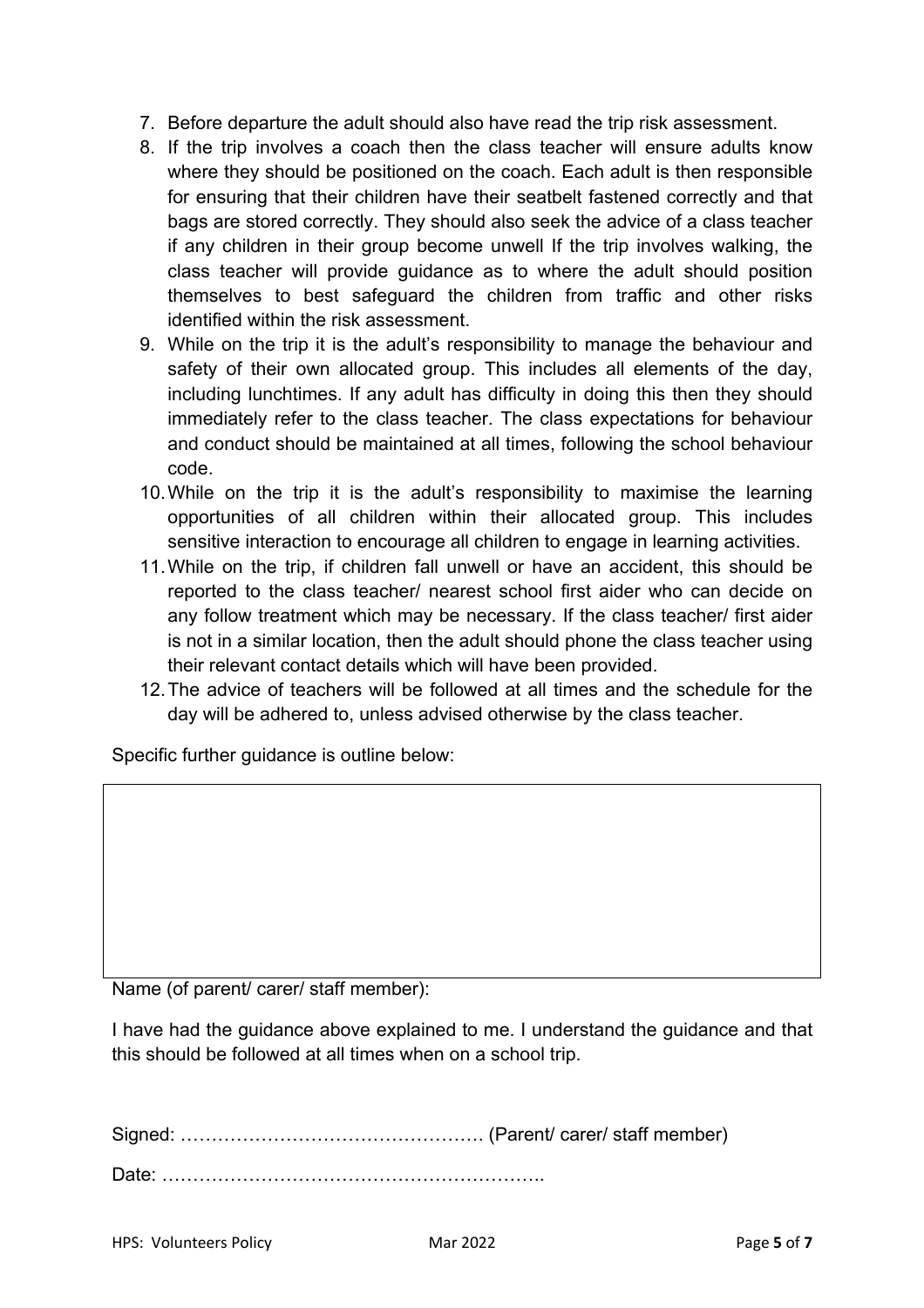## Appendix 2

# **Student/ work experience people in School.**

At Hollingbourne Primary School we welcome students undertaking training or work experience. We value the contribution they can make and understand that the time spent in our school is crucial in building up experience of working with young children.

#### Expressing an interest

When students express an interest in being placed in school, an appointment is made with the Head Teacher. At this meeting the student can explain their placement- timings and expectations and basic ground rules can be explained. We expect students to ask the class teacher about vital policies with which they may need to become familiar, including procedures in the case of fire.

#### Safeguarding

It is important that safeguarding policies and procedures are followed to protect both children and the student. We ask that students:

- Do not go into the children's toilet area
- Do not change intimate clothing on children- but instead speak to the class teacher/ teaching assistant who can then do it.
- Do not sit children on their laps/ cuddle (unless children initiate this)/ kiss or make inappropriate contact with children.
- Store away their personal belongings including their phone, where they remain until lunch break.
- All information gained within the class, remains in the class. Confidentiality must be adhered to. It is not appropriate to share confidential information outside of school- informally or formally.
- Share any concerns they have about individual children with the child's Key Person/ teacher (without making judgements).

## Conduct in school.

We expect all students placed in school to behave in a professional way. We expect appropriate language to be used with parents, children and staff alike.

We expect full engagement with children at all times to maximise their opportunities to learn.

We expect the student to wear their uniform/ appropriate clothing (only if a uniform is not provided). We also ask that students are equipped with appropriate outdoor